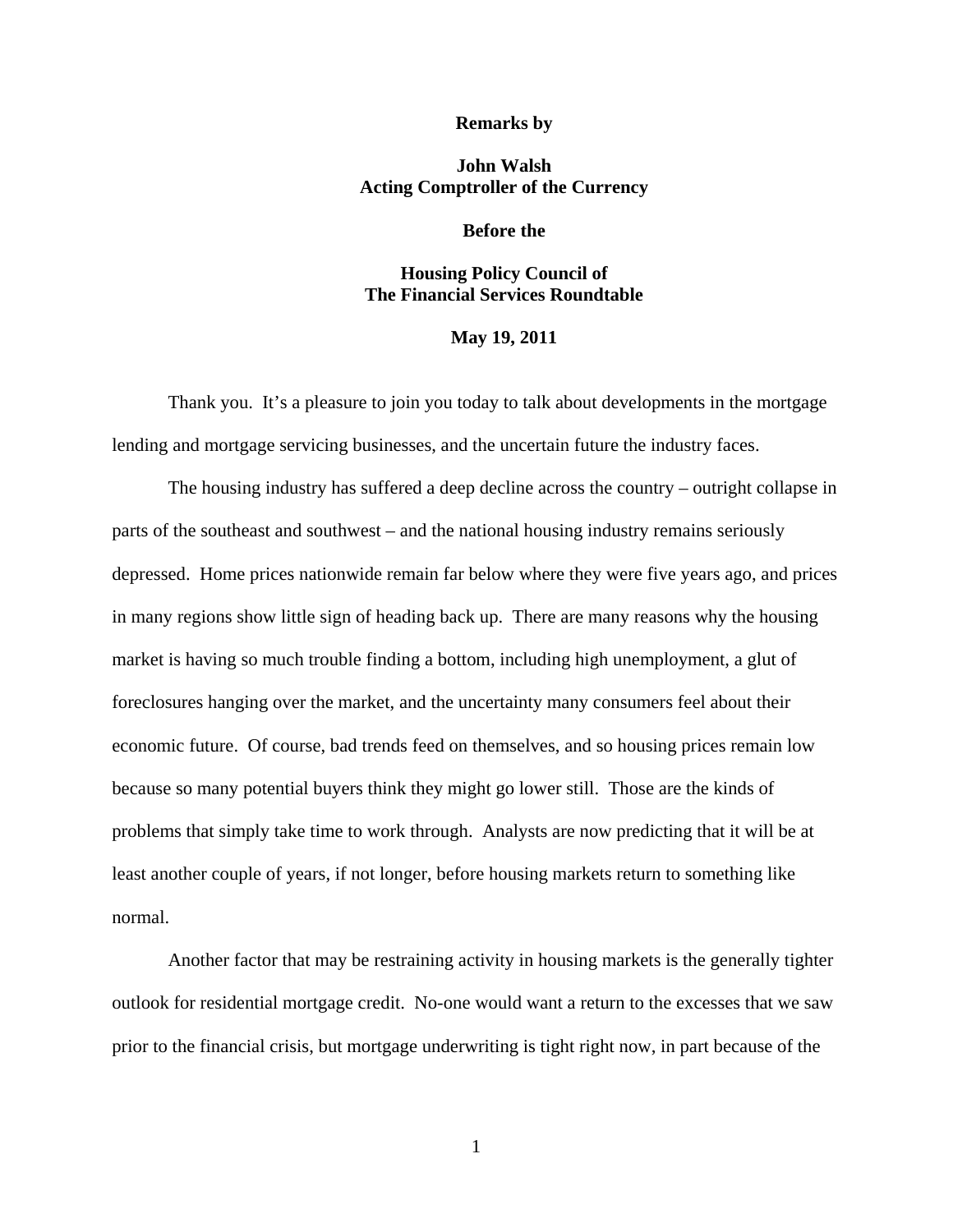huge degree of uncertainty around the direction of housing markets, the path of foreclosures, and the future of securitization, among other things.

The mortgage servicing business is also under severe stress, its business model already challenged by the mortgage crisis, and that challenge now compounded by the foreclosure mess. The drumbeat of criticism against the industry has now gone on for years, from criticism of its slow reaction to the housing downturn in general, to its handling of mortgage modifications, and now to the complete mishandling of the foreclosure process. That routine processing of bank files and legal documents could deteriorate into safety and soundness failures requiring formal enforcement orders is simply astounding. The federal banking agencies have imposed orders on 14 large servicers, including eight national bank servicers, with the goal of fixing the very serious problems we found in foreclosure processing; ensuring that any borrowers harmed by shoddy practices receive appropriate remedies; and getting mortgage markets operating again.

In addition, the new Basel III framework takes a highly skeptical view of the value of mortgage servicing rights as bank assets, requiring that servicing rights beyond relatively modest levels be deducted from capital for regulatory capital calculations. This capital treatment of mortgage servicing is likely to make the business less attractive, since it will in effect tend to increase capital requirements for mortgage servicers.

As if these fundamental economic, performance, and policy challenges were not enough for the industry to contend with, the regulatory landscape for mortgage lenders is also changing in profound ways. While Dodd-Frank will change the way that all financial services companies operate, the changes are particularly dramatic for mortgage lenders. There are 15 to 20 new mortgage lending requirements in the regulatory pipeline, and their impact on the mortgage and servicing businesses will be more tsunami than simple wave. I suspect that even in this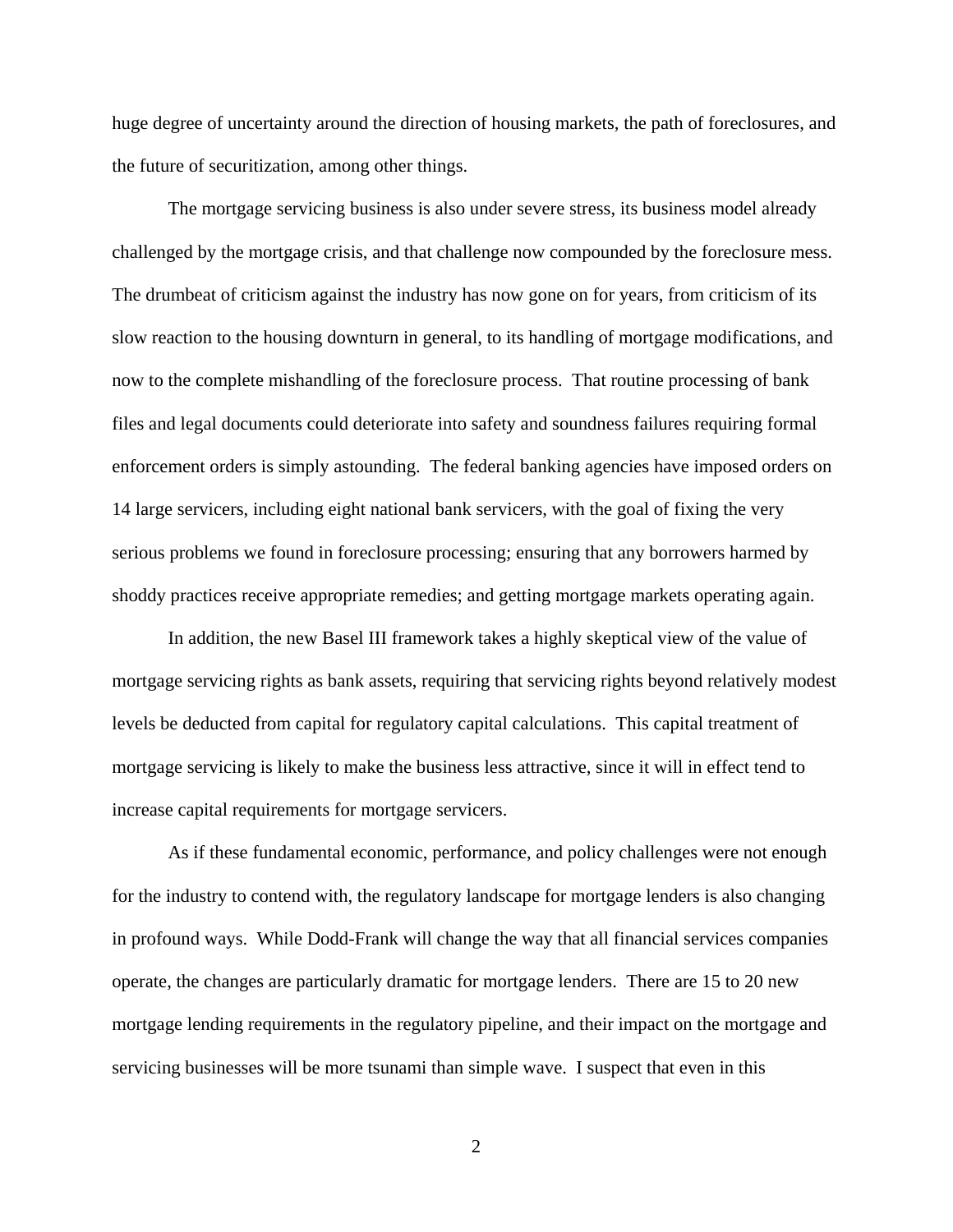audience, there are many who haven't stopped to take account of all the new requirements facing your business.

There are lots of good ideas in Dodd-Frank, but the challenge is that there are so many new requirements coming at once, no matter the individual merits of any one of them. I have used the image of drug interactions: you take one pill that's good for your head, another that helps your heart, but taken together they flatten you. With respect to the mortgage industry, one regulation may strengthen the quality of capital; another might fix problems with the servicing process; and yet another may ensure that compensation policies don't encourage banks to take excessive risks. All of those goals are worthy, but it is hard to predict how they may all work together. For example, we don't yet know how the new treatment of mortgage servicing rights will affect the price and availability of mortgage credit. The same holds true for the riskretention rules and other changes. It's possible that the total effect may be more than the sum of the parts.

The fundamental concern here isn't the banking industry itself, although I think banks will face increased costs and reduced revenues as we implement a whole series of new requirements affecting mortgages and servicing. Banks will find a "new normal." The real concern is the housing market and the millions of American homeowners who rely on it to acquire and trade their single biggest asset, their home; the millions more who aspire to home ownership; and the nation's economic health, which is so dependent upon the strength of the housing industry.

It's too early to argue that lenders and servicers are leaving the business, or that activity is again migrating outside regulated institutions. But there is no arguing that burden is building for servicers, increasing their costs, while opportunities to make a profit are constrained. And all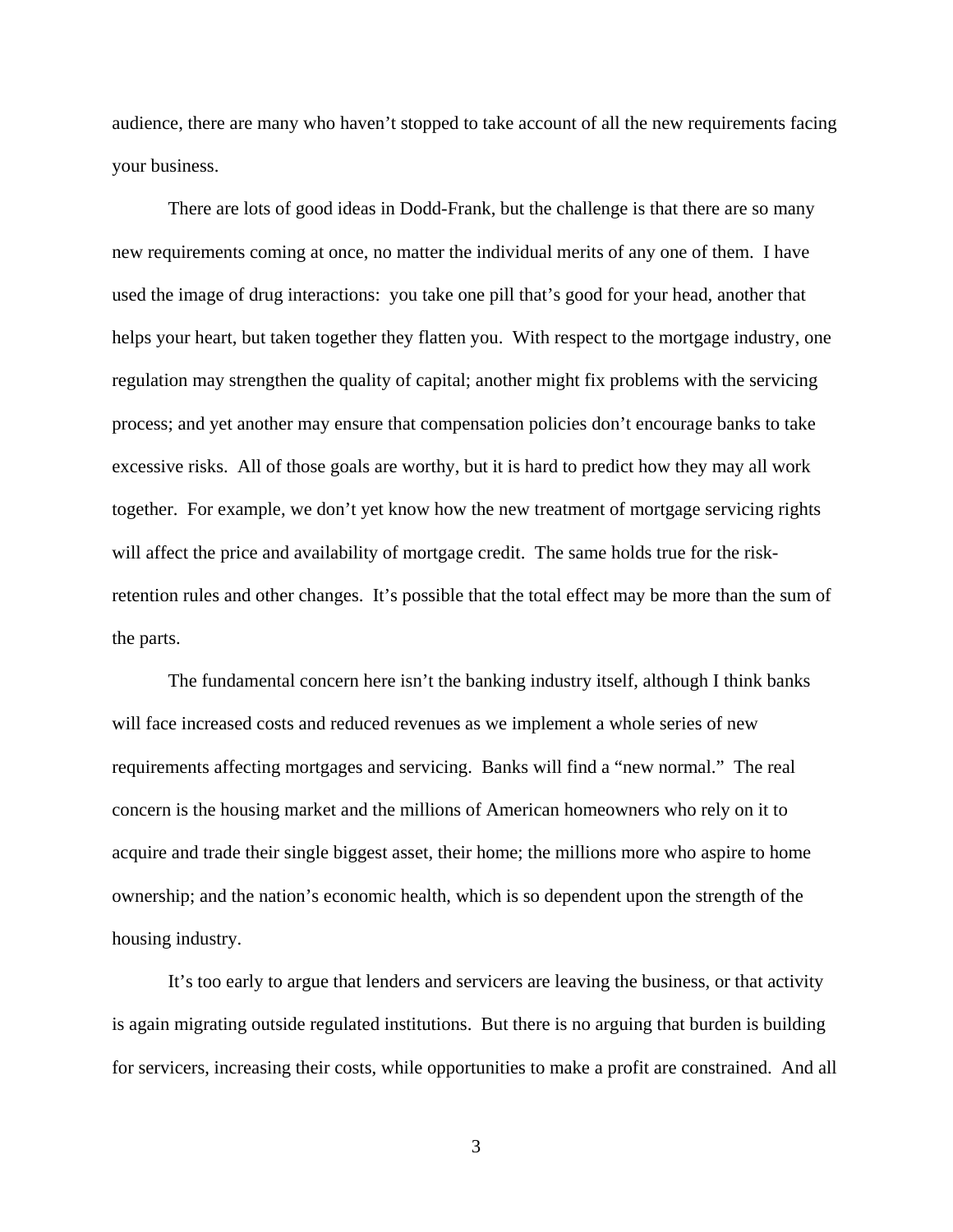of these significant regulatory changes are coming at a time when housing and mortgage markets are struggling. The potential for unintended side effects is higher when the patient is weak.

And the pace of change is dramatic and continuing. For example, last October new rules took effect requiring registration for residential mortgage loan originators, and on April 1, two additional changes mandated by the Dodd-Frank Act became effective. These provisions set new requirements for appraisal independence and established limits on loan originator compensation practices.

Then there is the impact of the enforcement actions the federal banking agencies took against the 14 largest servicers that will change the servicing business in significant ways. Meanwhile, state AGs and other federal agencies are still engaged in talks with those banks seeking additional remedies for the same violations. The Consumer Financial Protection Bureau is scheduled to start up in July, and that agency will also have significant rulemaking authority with respect to the Truth-in-Lending Act and other consumer laws.

Looking farther ahead, by year-end I hope we will have in place comprehensive mortgage servicing standards that will apply to all servicers, banks and nonbank alike. This is a project that began with proposals from the OCC and the Fed, and is now the subject of talks with the FDIC, the Federal Housing Finance Agency and the Consumer Financial Protection Bureau.

The credit risk-retention rule, which also includes servicing standards, will fundamentally overhaul the securitization business by requiring securitizers to retain an economic interest of not less than five percent of the assets in a pool, unless the mortgages meet very high underwriting requirements. That should become a final rule later this year and take effect a year thereafter.

Fannie Mae and Freddie Mac plan to issue detailed guidelines for mortgage servicing and delinquency management, including financial sanctions for servicers that fail to reach borrowers,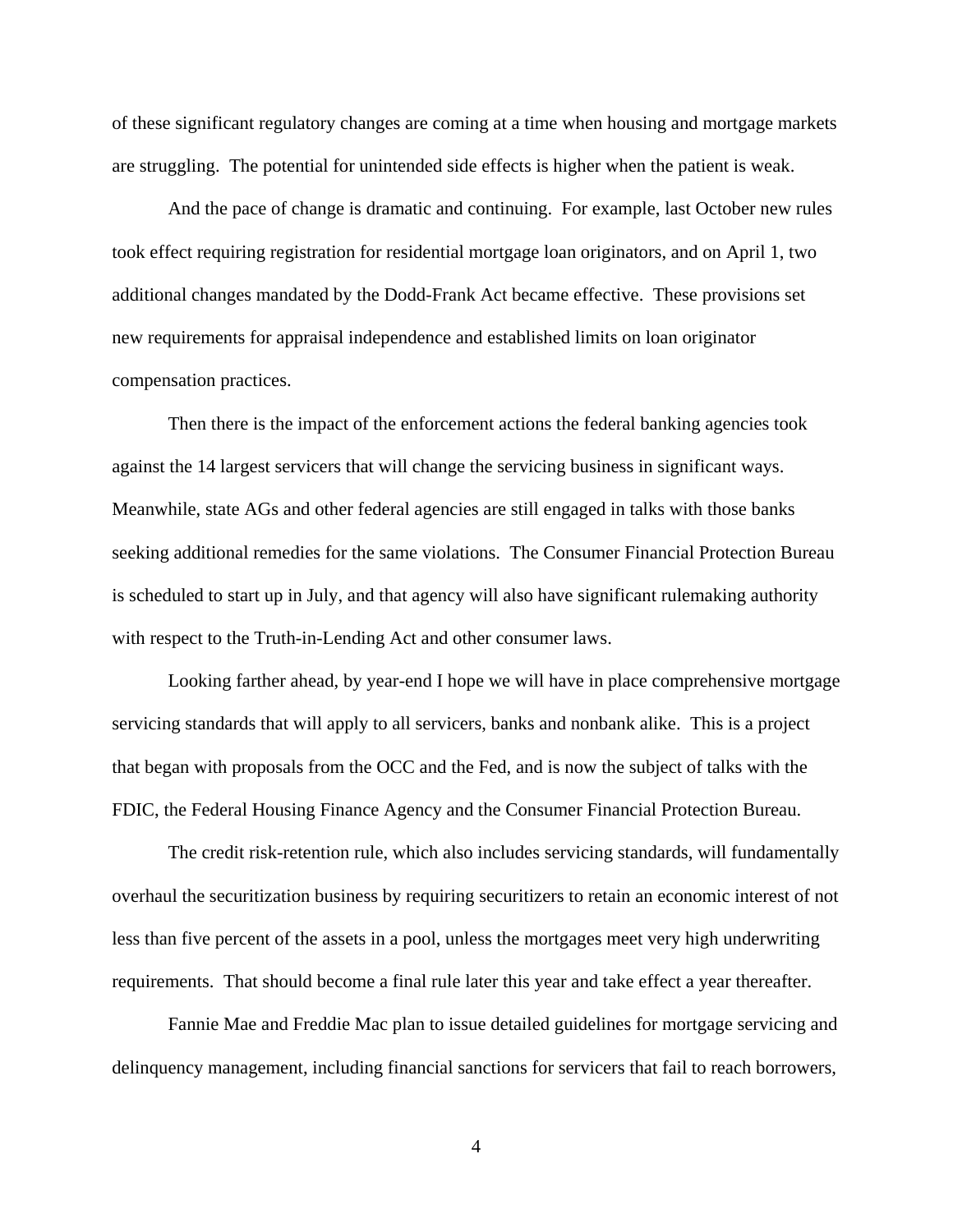collect key documents, evaluate documents for modifications, and comply with foreclosure timeline standards. Other rulemakings that we expect to be completed within the next 18 months or so include requirements for analyzing consumers' ability to repay mortgage loans, restrictions on prepayment penalties, and comprehensive new mortgage disclosure rules.

I could go on, but that quick litany makes the point: change is coming and it will affect almost every aspect of your business. So let me focus the rest of my remarks on a few areas of particular significance, and then offer some thoughts on what these developments mean for the future of the business.

The enforcement actions that the federal banking agencies took against the large servicers were intended, in the first instance, to fix the very serious problems we found in foreclosure processing, and in the second to ensure that any borrowers harmed by shoddy practices receive appropriate remedies. The problems we found ranged from the highly-publicized "robo-signing" to the failure of servicers to have required documents at the time they filed foreclosures. But while the compliance collapse was troubling, a potentially more troubling issue was the prospect that some foreclosures should not have taken place at all, because of a bankruptcy filing or protections members of the military are entitled to under the Servicemembers Civil Relief Act.

We began our work by launching an intensive horizontal exam in concert with the Federal Reserve, the FDIC, and the Office of Thrift Supervision, and evaluated a sample of 2,800 foreclosures. Fortunately, we found relatively few cases in which a foreclosure should not have proceeded: although a small number of borrowers were entitled to protection because of a modification in process, bankruptcy filing, or military status, all foreclosed borrowers in the sample were seriously delinquent. And while the sample was small, I don't expect to see much change in those proportions. Our mortgage metrics project, which captures loan-level data on 63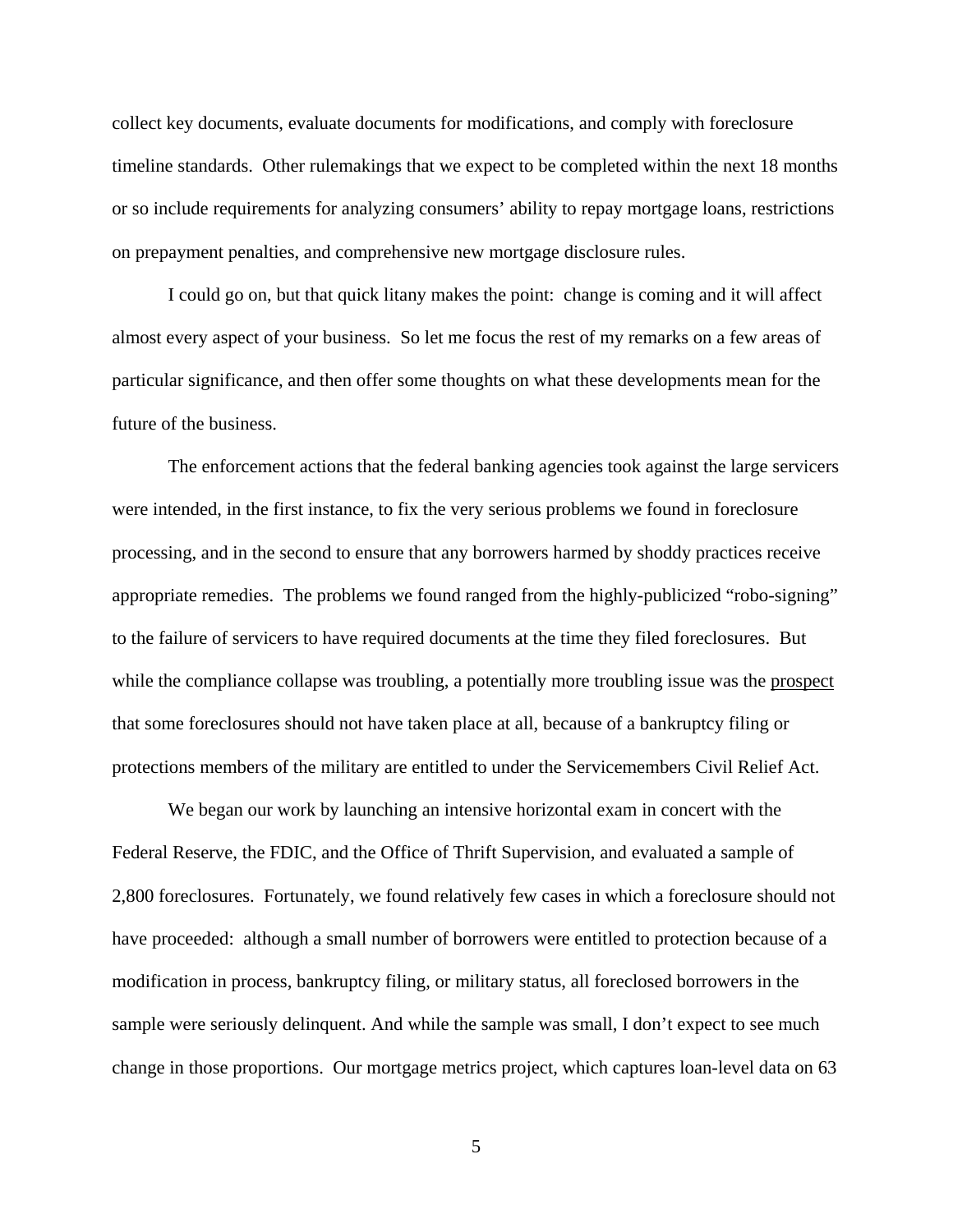percent of all first-lien mortgages in the country, found that 94 percent of borrowers foreclosed upon in 2010 were at least six months past due on their payments.

However, we did find very significant compliance weaknesses, and our enforcement actions put into place a program that is intended both to ensure the process is fixed and that any borrower harmed by shoddy practices is compensated. Under our orders, banks will be required to develop a plan to ensure a comprehensive review of past foreclosure actions and to retain an independent consultant to conduct that review and make sure borrowers who suffered financial harm are identified and given an appropriate remedy.

The enforcement actions set out a number of steps that banks must follow to correct those deficiencies, and for those banks, the orders are *de facto* servicing standards. We think that these orders will ensure that the banks responsible for servicing 68 percent of the nation's mortgages will be observing standards that ensure that every borrower, particularly those experiencing distress, are receiving every protection they are entitled to under law.

Those standards won't be easy to meet. One of our large national banks announced it would be hiring up to 3,000 employees to comply with the orders, and another is setting up an additional 28 service centers around the country to help borrowers facing foreclosure. But however expensive and difficult compliance may be, these standards must be met. The processing scandal eroded public confidence not just in the fairness of the foreclosure process, but in the competence of our nation's banks. It subjected the industry to widespread criticism, including from members of Congress, the media, the judges who hear foreclosure cases, and consumer advocates.

And the legal problems stemming from the foreclosure processing mess are far from over. In all honesty, I can't recall a case in which so many governmental bodies were engaged in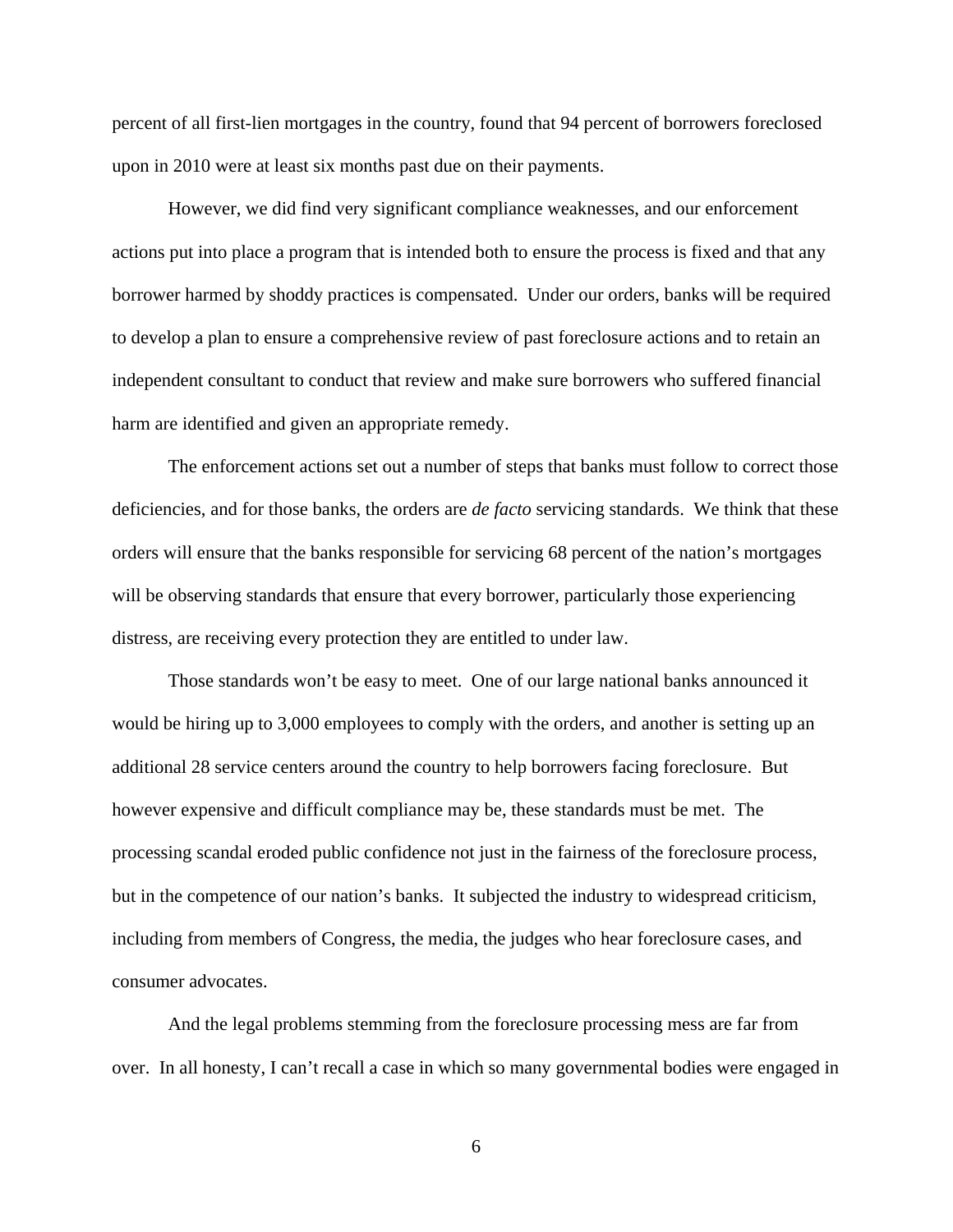investigating program and legal violations by one industry. In addition to the federal banking agencies, the 50 state Attorneys General, the Department of Justice, the Department of Housing and Urban Development, the Federal Housing Finance Agency and others are all involved.

While we don't know what an overall settlement will look like, the right outcome is for the state servicing requirements to complement ours. Our enforcement action sets up a framework, and requires the banks to fill in that framework in a way that is acceptable to us. Much of what the states are seeking can fit within that framework – the details we are requiring banks to provide when they submit their action plans could and should be met by the detailed steps the states are seeking. If so, that would be very welcome.

Also good news is that fixing the problems we found isn't rocket science, and we will ensure that the banks work through them. This is important to getting mortgage markets up and running again. The slowdown in mortgage markets due to the foreclosure mess isn't the only issue that is preventing those markets from clearing, but it has certainly contributed to a glut of foreclosures.

As I noted earlier, we are also engaged in interagency talks intended to create a comprehensive set of nationwide servicing standards for the industry, building upon requirements in our consent orders. The standards we're looking at would apply to almost every aspect of the business. They would govern the handling and crediting of borrower payments, ensure that borrowers receive full and accurate information about their accounts, and require servicers to respond promptly to borrower questions or complaints, among other things. They will also apply to everyone involved in mortgage servicing, bank and non-bank. I believe this will be a positive step forward because the assurance of a fair and predictable process should help restore public confidence.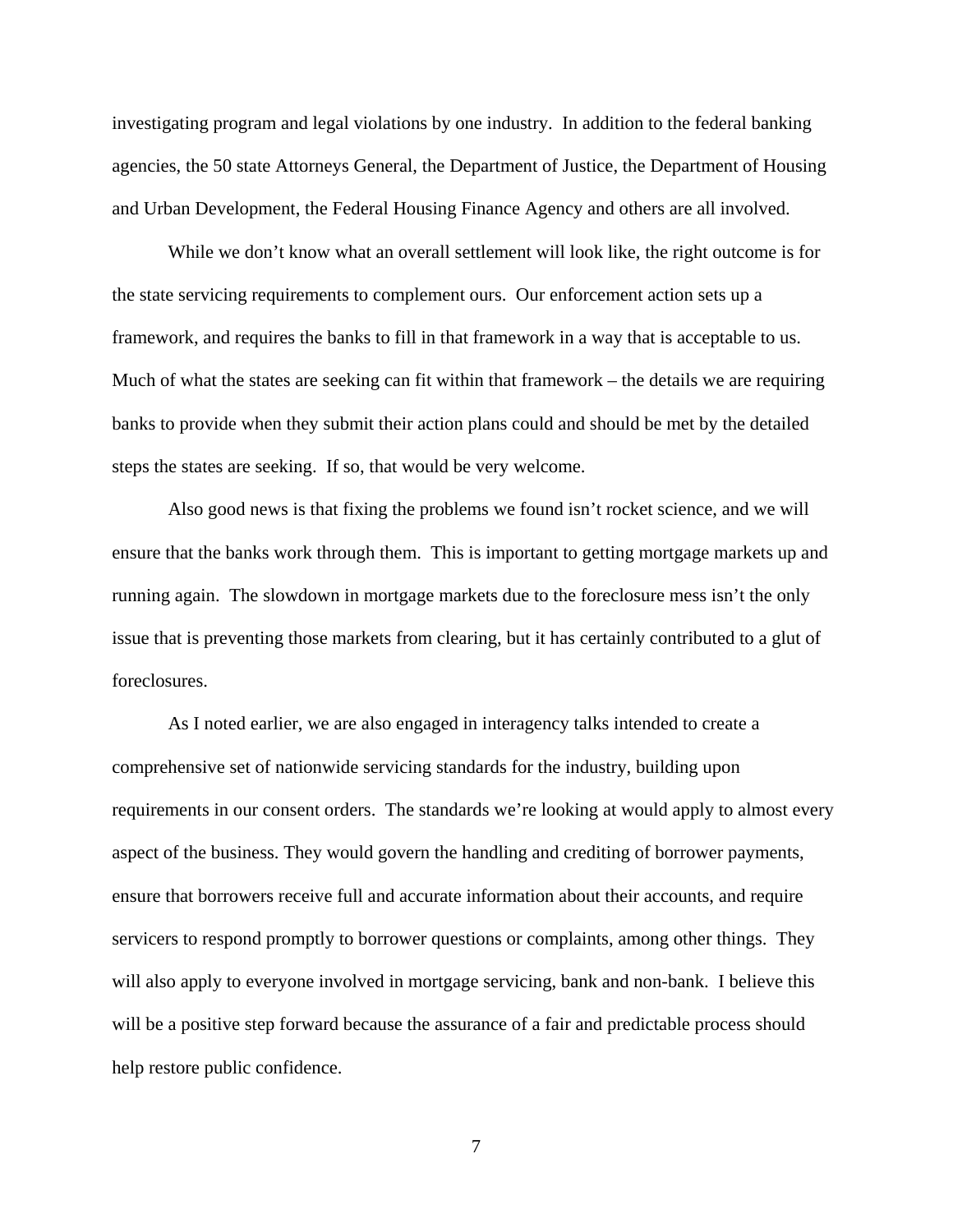But all of this rule writing raises a number of concerns, starting with timing. With the housing market still struggling, is this the right time to change the ground rules so fundamentally? Are we trying to do too much, too quickly? Are we, the regulators, working to ensure consistency? Every law and every regulation, no matter how well defined, carries the potential for unintended consequences. How can we evaluate each rule, see how it works, and decide if adjustments are needed? How can we judge the individual, cumulative, and interactive impact of so many major new requirements affecting every aspect of the business?

I believe comprehensive mortgage servicing standards are necessary, and that the standards proposed by the OCC all make good sense. But they will change the servicing business in important ways, and it may be that some providers will decide that the high-volume, low-margin, technology-dependent model no longer works financially. If major players scale down or leave the business, how will that affect the mortgage markets and access to homeownership?

Add to those changes new compensation requirements, new appraiser independence provisions, and new risk-retention requirements. Risk retention by itself would be quite a large meal for the industry to digest; how much more if it is just one change in a long list.

There has been a hue and cry raised about the 20 percent down payment requirement for a Qualified Residential Mortgage, or QRM. The complaint is that such a high down payment will make homeownership less affordable, but that criticism misses the point: the QRM is not supposed to be a universal standard, but an exception to a general risk retention rule. It is supposed to be the best of the best – mortgages of such high quality that risk retention is not necessary. Dodd-Frank clearly contemplated that most mortgages would be subject to risk retention, and if the market is to recover, it will have to do so on the terms laid down in the law.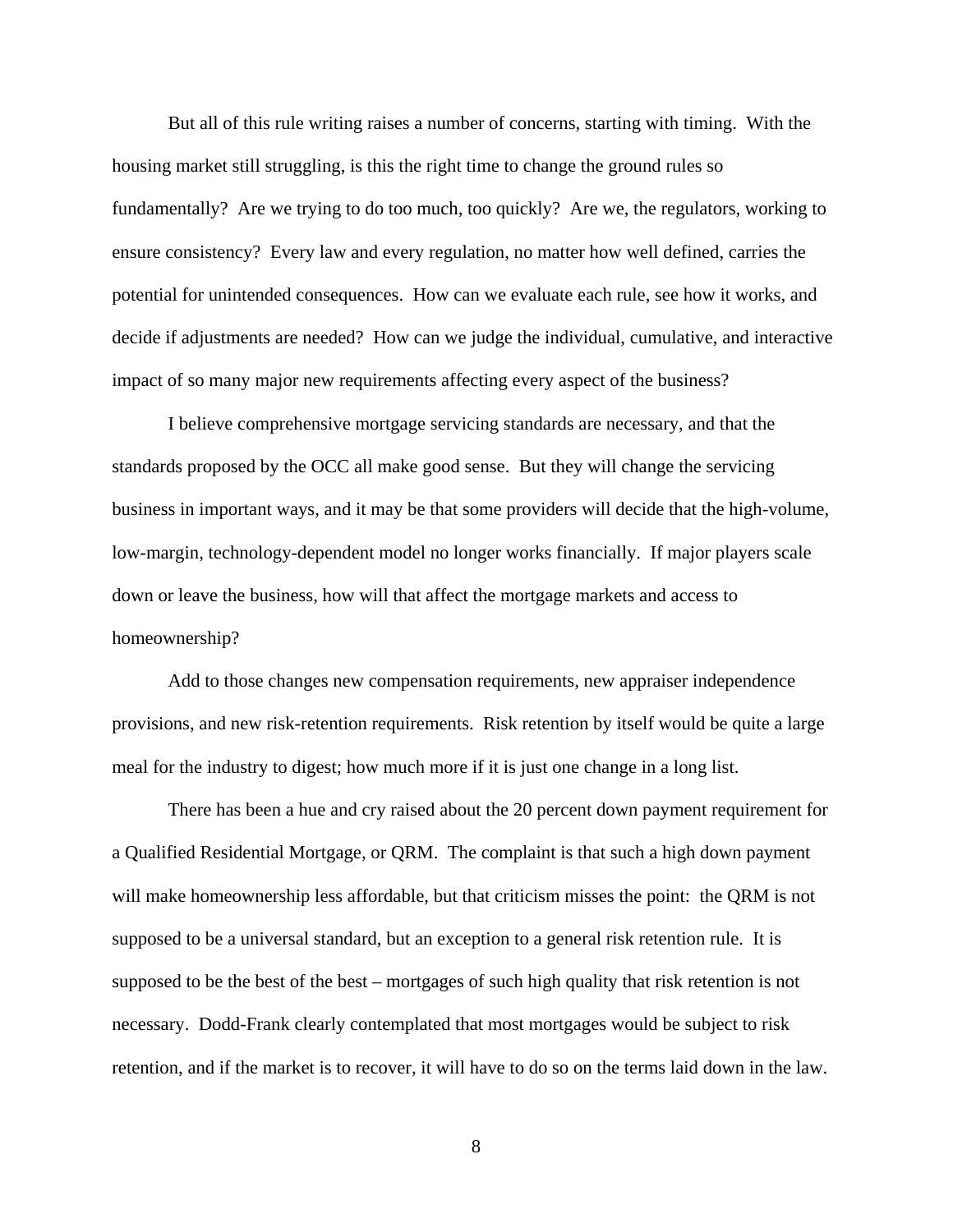I can assure you that the agencies will be looking very closely at the comment letters, and trying very hard to take a balanced approach that is mindful of congressional intent, attentive to safety and soundness, but also aware of the impact of increased regulatory burden on the industry. So in the QRM rulemaking, we have asked for evidence of reduced default with a lower down payment combined with Purchased Mortgage Insurance. If payment terms can be made more flexible, consistent with the law, we are certainly open to change.

But taking up rules one by one, receiving your comments on the rules one by one, may not get us where we need to go. I'm an old think-tank guy, and when I confront a problem like 20 impending changes to mortgage markets – all known to me in legal text or draft form – I'd like to see the affected industry study the individual and cumulative impact of the changes so they can engage knowledgeably in the public debate. For market participants, it is essential to define likely impacts: how they will affect the business, and how markets may evolve. For policymakers, we want to identify potential conflicts, gaps, and overshooting in proposed rules so we can consider ways to avoid those problems. We can't afford to wait several years for all the rules to take effect and a few years more for the full effects to be felt. Waiting to comment on individual rules, and wringing hands in the meantime, does not address the problem.

And that brings me to a final concern: are we appropriately recalibrating the level of risk in the system? We've just been through a financial crisis that was unprecedented in my lifetime, and we are likely to be feeling the economic repercussions of the crisis for years to come. So it's essential to eliminate practices that placed the financial system at such risk. But what are the implications if we overshoot and wring too much risk out of the system? Banking is a risk taking business; banks suffer credit losses; and we cannot eliminate all risk of future crises. To do so would be misguided; in fact, counterproductive.